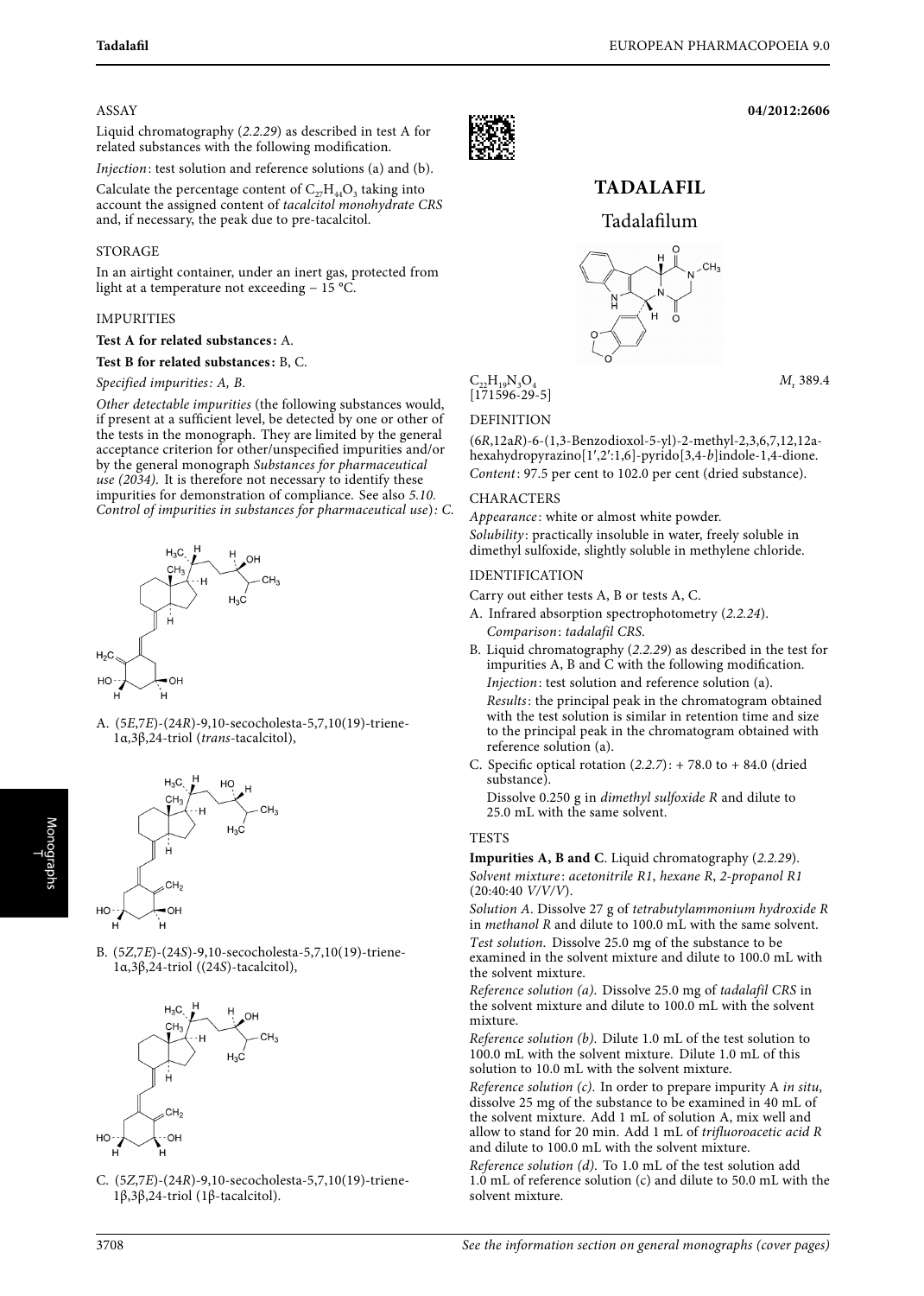- $-$  size:  $l = 0.25$  m,  $\varnothing = 4.6$  mm;
- stationary phase : silica gel AD for chiral separation R  $(10 \mu m);$
- $-$  temperature: 30 °C.

Mobile phase: hexane R, 2-propanol R1 (50:50 V/V).

 $Flow$  rate: 0.75 mL/min.

Detection: spectrophotometer at 222 nm.

Injection: 20 μL of the test solution and reference solutions (b) and  $(d)$ .

Run time : 2.2 times the retention time of tadalafil.

Identification of impurities: use the chromatogram obtained with reference solution (d) to identify the peak due to impurity A.

Relative retention with reference to tadalafil (retention time = about 11 min): impurity  $A =$  about 0.8.

System suitability: reference solution (d)

– resolution: minimum 2.0 between the peaks due to impurity A and tadalafil.

Limits:

- impurity A: not more than 1.5 times the area of the principal peak in the chromatogram obtained with reference solution (b) (0.15 per cent);
- unspecified impurities: for each impurity, not more than the area of the principal peak in the chromatogram obtained with reference solution (b) (0.10 per cent).

**Related substances**. Liquid chromatography (2.2.29). Do not use sonication during the preparation of the solutions.

Solvent mixture: acetonitrile R, 2-propanol R (50:50 V/V).

Solution A. Dissolve 27 g of tetrabutylammonium hydroxide R in methanol R and dilute to 100.0 mL with the same solvent.

Test solution (a). Dissolve 40 mg of the substance to be examined in 50 mL of acetonitrile R and dilute to 100.0 mL with mobile phase A.

Test solution (b). Dissolve 50.0 mg of the substance to be examined in 50 mL of acetonitrile R and dilute to 100.0 mL with mobile phase A. To 10.0 mL of this solution add 25.0 mL of acetonitrile R and dilute to 50.0 mL with mobile phase A.

Reference solution (a). To 1.0 mL of test solution (a) add 50 mL of acetonitrile R and dilute to 100.0 mL with mobile phase A. To 1.0 mL of this solution add 5 mL of acetonitrile R and dilute to 10.0 mL with mobile phase A.

Reference solution (b). In order to prepare impurity A in situ, dissolve 4.0 mg of the substance to be examined in 50 mL of the solvent mixture. Add 1 mL of solution A, mix, and allow to stand for 40 min. Add 1 mL of trifluoroacetic acid R and dilute to 100.0 mL with the solvent mixture.

Reference solution (c). Dilute 1 mL of reference solution (b) to 50.0 mL with test solution (a).

Reference solution (d). Dissolve 50.0 mg of tadalafil CRS in 50 mL of acetonitrile R and dilute to 100.0 mL with mobile phase A. To 10.0 mL of this solution add 25.0 mL of acetonitrile R and dilute to 50.0 mL with mobile phase A.

Column:

- $-$  size:  $l = 0.25$  m,  $\varnothing = 4.6$  mm;
- stationary phase : octylsilyl silica gel for chromatography R  $(5 \mu m);$
- temperature : 40 °C.
- Mobile phase :
- mobile phase  $A$ : mix 1.0 mL of trifluoroacetic acid R with *water*  $\overline{R}$  and dilute to 1000 mL with the same solvent;

mobile phase  $B$ : acetonitrile  $R$ ;

| Time<br>(min) | Mobile phase A<br>(per cent $V/V$ ) | Mobile phase B<br>(per cent $V/V$ ) |
|---------------|-------------------------------------|-------------------------------------|
| $0 - 3$       | 85                                  | 15                                  |
| $3 - 30$      | $85 \rightarrow 5$                  | $15 \rightarrow 95$                 |
| $30 - 33$     | 5                                   | 95                                  |

Flow rate: 1.0 mL/min.

Detection: spectrophotometer at 285 nm.

Injection: 20 μL of test solution (a) and reference solutions (a) and (c).

Identification of impurities: use the chromatogram obtained with reference solution (c) to identify the peak due to impurities  $A + C$ .

Relative retention with reference to tadalafil (retention time = about 16 min): impurities A and  $C =$  about 1.03.

System suitability: reference solution (c):

– peak-to-valley ratio: minimum 3.3, where  $H<sub>n</sub>$  = height above the baseline of the peak due to impurities  $A + C$  and  $H_v$  = height above the baseline of the lowest point of the curve separating this peak from the peak due to tadalafil.

#### Limits:

- unspecified impurities: for each impurity, not more than the area of the principal peak in the chromatogram obtained with reference solution (a) (0.10 per cent);
- total: not more than 3 times the area of the principal peak in the chromatogram obtained with reference solution (a) (0.3 per cent);
- disregard limit: 0.5 times the area of the principal peak in the chromatogram obtained with reference solution (a) (0.05 per cent); disregard any peak due to impurity A and/or C.

**Loss on drying** (2.2.32): maximum 0.5 per cent, determined on 1.000 g by drying in vacuo at 105 °C for 3 h.

**Sulfated ash** (2.4.14): maximum 0.1 per cent, determined on 1.0 g.

#### ASSAY

Liquid chromatography (2.2.29) as described in the test for related substances with the following modifications.

Mobile phase: acetonitrile R, mobile phase A (45:55 V/V). Flow rate: 1.5 mL/min.

Injection: test solution (b) and reference solution (d).

Run time : twice the retention time of tadalafil (retention  $time = about 4.5 min$ .

Calculate the percentage content of  $C_{22}H_{19}N_3O_4$  from the declared content of tadalafil CRS.

### IMPURITIES

Specified impurities: A.

Other detectable impurities (the following substances would, if present at a sufficient level, be detected by one or other of the tests in the monograph. They are limited by the general acceptance criterion for other/unspecified impurities and/or by the general monograph Substances for pharmaceutical use (2034). It is therefore not necessary to identify these impurities for demonstration of compliance. See also 5.10. Control of impurities in substances for pharmaceutical use): B, C, D, E, F, G, H, I.